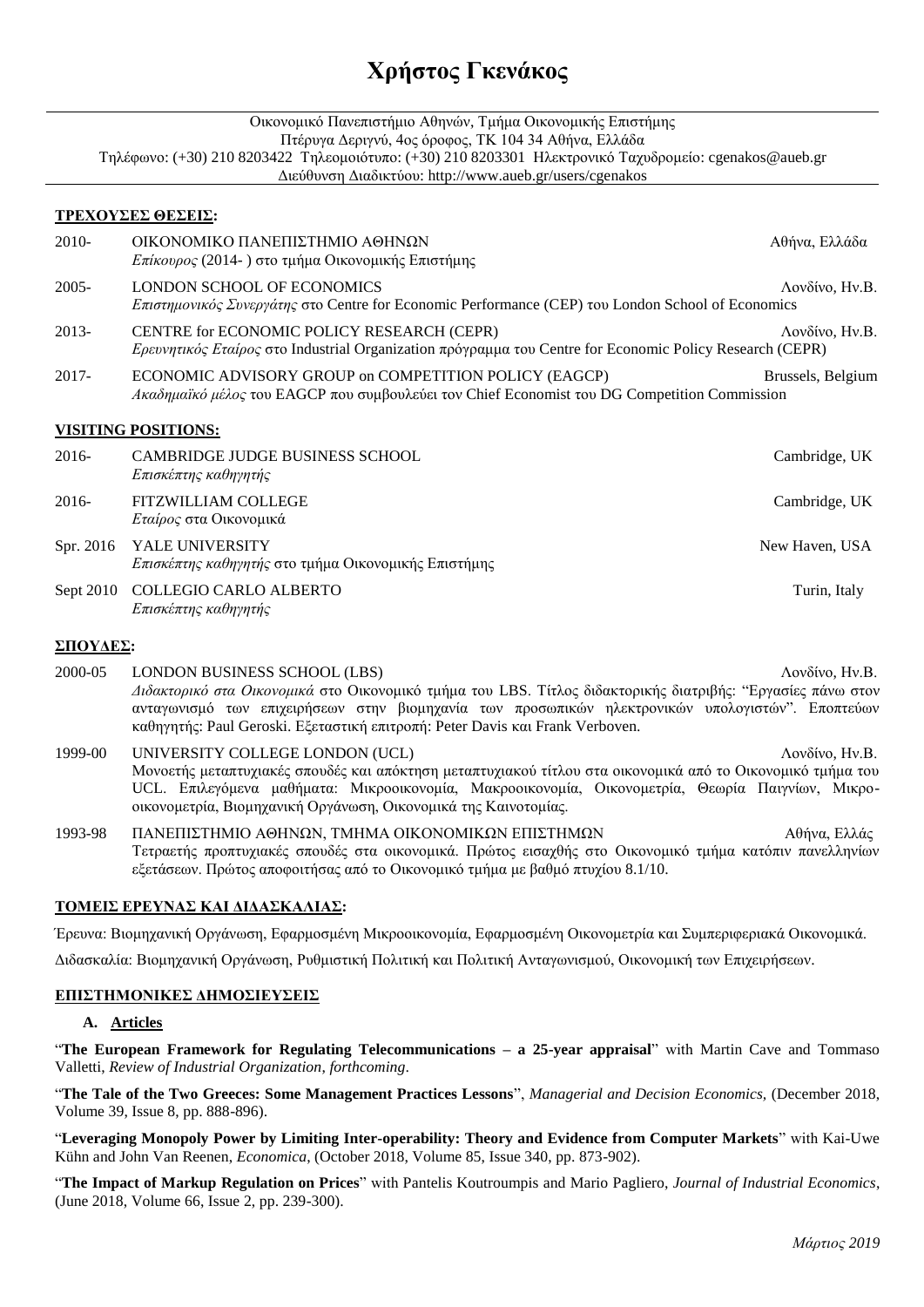## **Χρήστος Γκενάκος**

"**[Evaluating Market Consolidation in Mobile Communications](http://cerre.eu/sites/cerre/files/150915_CERRE_Mobile_Consolidation_Report_Final.pdf)**" with [Tommaso Valletti](http://www3.imperial.ac.uk/people/t.valletti) and [Frank Verboven,](https://sites.google.com/site/frankverbo/) *Economic Policy*, (Jan 2018, Vol. 33, Issue 93, pp. 45–100).

"**When pressure sinks performance: Evidence from diving competitions**" with Mario Pagliero and Eleni Garbi, *Economics Letters* (2015, Vol. 132, July, pp. 5-8)

**"Interim Rank, [Risk Taking and Performance in Dynamic](http://www.sel.cam.ac.uk/Genakos/Genakos%20&%20Pagliero%20%282009%29%20ext_.pdf) Tournaments"** with [Mario Pagliero,](http://web.econ.unito.it/pagliero/) *Journal of Political Economy*  (2012, Vol. 120, No. 4, pp. 782-813)

**["Management Practices Across Firms and Countries"](../../../../../Christos%20Genakos/Documents/My%20Dropbox/cgenakos/Web/Research.files/BGSVR%20-%20AMP.pdf)** with [Nick Bloom,](http://www.stanford.edu/~nbloom/) [Raffaella Sadun](http://drfd.hbs.edu/fit/public/facultyInfo.do?facInfo=ovr&facId=541712) and [John Van Reenen,](http://cep.lse.ac.uk/_new/staff/person.asp?id=1358) *Academy of Management Perspectives* (26, no.1, February 2012)

**["Regulating prices in two-sided markets: the waterbed experience in mobile telephony"](../../../../../Christos%20Genakos/Documents/My%20Dropbox/cgenakos/Web/Research.files/Genakos%20&%20Valletti%20-%20Regulating%20prices%20in%20two-sided%20markets.pdf)** with [Tommaso Valletti,](http://www3.imperial.ac.uk/people/t.valletti) *Telecommunications Policy* (Vol. 36, Issue 5, June 2012)

**"Seesaw in the Air: Interconnection Regulation and the Structure of Mobile Tariffs"** with Tommaso Valletti, *Information, Economics and Policy* (2011, vol. 23, n. 2, pp. 159-170).

**"Testing the Waterbed effect in Mobile Telephony"** with Tommaso Valletti, *Journal of the European Economic Association*  (2011, vol. 9, Issue 6, pp. 1114-1142).

**"Modern Management: Good for the Environment or just Hot Air**?**"** with Nick Bloom, Ralf Martin and Raffaella Sadun, *Economic Journal* (2010, vol. 120, n. 544, pp. 551–572).

### **B. Book Chapters**

**"Product Market Regulation and Competitiveness: Towards a National Competition and Competitiveness Policy in Greece,"**  with Yannis Katsoulakos and George Houpis, in C. Meghir, C. Pissarides, D. Vayanos and N. Vettas (eds.), *Reforming the Greek Economy*, MIT Press, 2017.

**"Product Market Reforms in Greece: Learning form the Past to Move Forward",** in M. Choupres and H. Edquist (eds.), *What Can we Learn from Economic Reforms in Greece and Sweden*, ELF, 2013.

**"Econometric Evidence in EU Competition Law: An Empirical and Theoretical Analysis,"** with [Ioannis Lianos,](http://www.ucl.ac.uk/laws/academics/profiles/index.shtml?lianos) in I. Lianos and D. Geradin (eds.), *Handbook on European Competition Law*, Edward Elgar, Chelthenham, 2013.

**"Mobile Regulation and the 'Waterbed' Effect,"** with Tommaso Valletti, in M. Falch and Jan Markendahl (eds.), *Promoting New Telecom Infrastructures: Markets, Policies and Pricing*, Edward Elgar, Chelthenham, 2010.

#### **ΟΛΟΚΛΗΡΩΜΕΝΑ ΕΡΕΥΝΗΤΙΚΑ ΔΟΚΙΜΙΑ**

**"Is Having an Expert Friend Enough? An Analysis of Consumer Switching Behaviour in Mobile Telephony"** with [Costas](http://www.aueb.gr/users/roumanias/)  [Roumanias](http://www.aueb.gr/users/roumanias/) and [Tommaso Valletti](http://www3.imperial.ac.uk/people/t.valletti) [\(CEP DP 1373\)](http://cep.lse.ac.uk/pubs/download/dp1373.pdf) [\(CEPR DP 10861\)](http://www.cepr.org/active/publications/discussion_papers/dp.php?dpno=10861), submitted

#### **ΕΡΕΥΝΗΤΙΚΑ ΔΟΚΙΜΙΑ ΣΕ ΕΞΕΛΙΞΗ:**

"**Experimental Evidence of Neighbourhood Effects on Education: the case of the Athens 2004 Olympic Village**" with [Elias](https://sites.google.com/site/papaioannouelias/)  [Papaioannou](https://sites.google.com/site/papaioannouelias/) and Ioannis Polycarpou

"**Competition and Pass-Through: Evidence from the Greek Islands**" with [Mario Pagliero](http://web.econ.unito.it/pagliero/)

"**Book Price Regulation**" with [Mario Pagliero](http://web.econ.unito.it/pagliero/) and [Tommaso Valletti](http://www3.imperial.ac.uk/people/t.valletti)

"**Peer Effects and Effort Incentives in Teams**" with Evangelia Chalioti and Konstantinos Serfes

## **ΔΗΜΟΣΙΕΥΣΕΙΣ ΑΝΑΛΥΣΗΣ ΟΙΚΟΝΟΜΙΚΩΝ ΠΟΛΙΤΙΚΩΝ:**

"What makes consumers switch mobile phone tariffs?", with Costas Roumanias and Tommaso Valletti, CentrePiece, Winter 2016.

"Regulatory reform in Greece: the benefits of removing maximum mark-ups", with Pantelis Koutroumpis and Mario Pagliero, CentrePiece, Autumn 2015.

"Evaluating Market Consolidation in Mobile Communications", with Tommaso Valletti and Frank Verboven, Centre on Regulation in Europe, Sept 2015.

["Mobile regulation and the "waterbed effect""](http://www.voxeu.org/index.php?q=node/4448), with Tommaso Valletti, VoxEU, 4 January 2010.

"Weightlifting Competitions: lessons for performance management" with Mario Pagliero, CentrePiece, Winter 2009.

"The European Commission versus Microsoft: Competition Policy in High-Tech Industries " with Kai-Uwe Kühn and John Van Reenen, CentrePiece, Summer 2007.

"Regulating the Mobile Phone Industry: Beware the "Waterbed" Effect", with Tommaso Valletti, CentrePiece, Autumn 2007